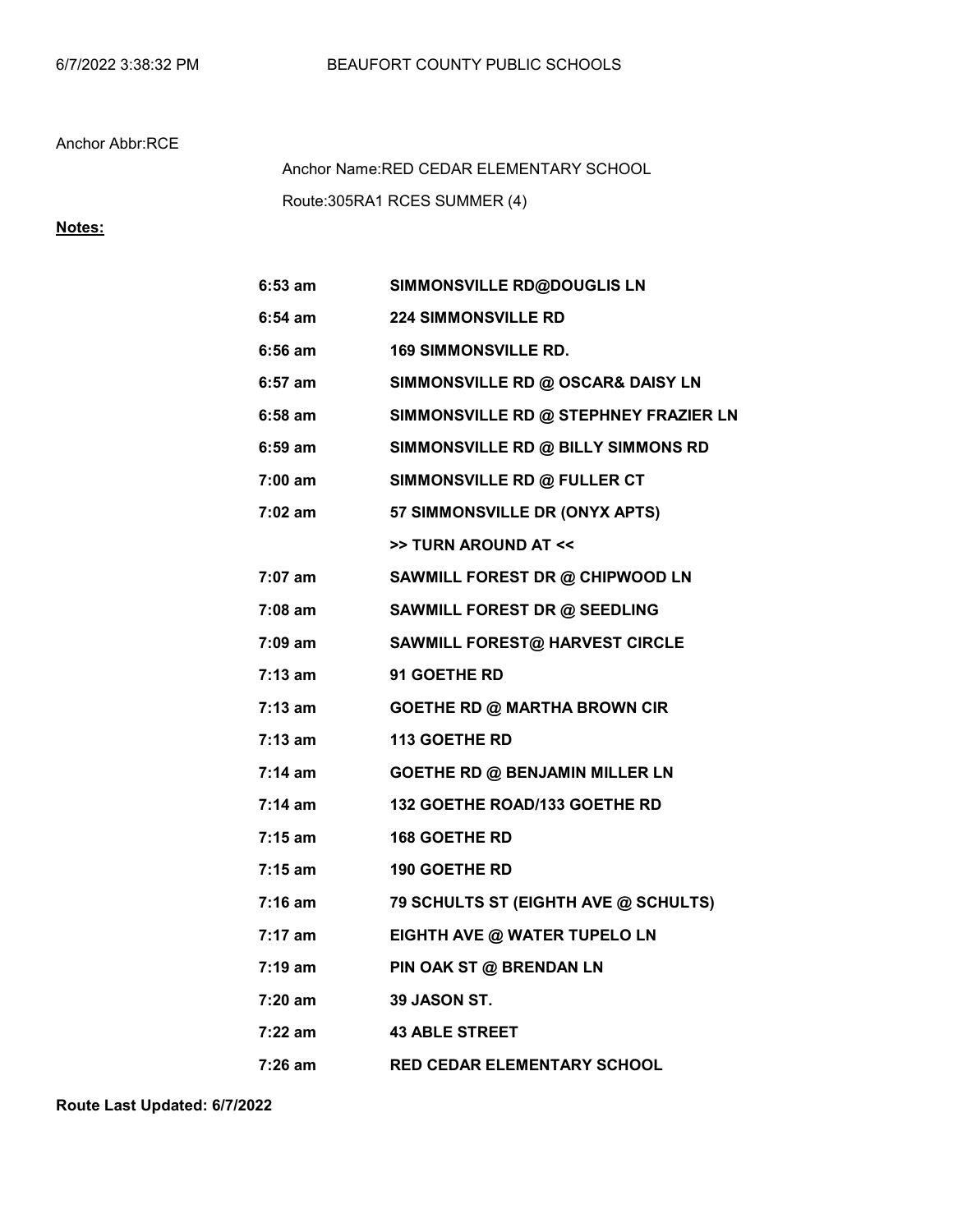## Anchor Abbr:RCE

Route:305RP1 RCES SUMMER (4) Anchor Name:RED CEDAR ELEMENTARY SCHOOL

# Notes:

|                                               |                    | 2:40 pm RED CEDAR ELEMENTARY SCHOOL                   |
|-----------------------------------------------|--------------------|-------------------------------------------------------|
| >> WAIT UNTIL 02:45 PM (IDLE FOR 5 MINUTES)<< | $2:45$ pm          | RED CEDAR ELEMENTARY SCHOOL                           |
|                                               |                    | 2:47 pm 4464 BLUFFTON PK CRESCENT (AMAZING CREATIONS) |
|                                               | 2:52 pm            | SAWMILL FOREST DR @ CHIPWOOD LN                       |
|                                               | $2:54 \text{ pm}$  | SAWMILL FOREST DR @ SEEDLING                          |
|                                               | $2:54 \text{ pm}$  | <b>SAWMILL FOREST@ HARVEST CIRCLE</b>                 |
|                                               | $2:59$ pm          | <b>GOETHE RD @ MARTHA BROWN CIR</b>                   |
|                                               | $2:59$ pm          | <b>113 GOETHE RD</b>                                  |
|                                               | $3:00 \text{ pm}$  | <b>GOETHE RD @ BENJAMIN MILLER LN</b>                 |
|                                               | $3:01 \text{ pm}$  | 132 GOETHE ROAD/133 GOETHE RD                         |
|                                               | $3:01 \text{ pm}$  | <b>138 GOETHE RD</b>                                  |
|                                               | $3:02$ pm          | <b>GOETHE RD @ BUSH LN</b>                            |
|                                               | $3:02~\mathrm{pm}$ | <b>GOETHE RD @ LAUREL CT</b>                          |
|                                               | $3:02 \text{ pm}$  | <b>168 GOETHE RD</b>                                  |
|                                               | $3:03$ pm          | <b>190 GOETHE RD</b>                                  |
|                                               | $3:05 \text{ pm}$  | 79 SCHULTS ST (EIGHTH AVE @ SCHULTS)                  |
|                                               | $3:06 \text{ pm}$  | EIGHTH AVE @ WATER TUPELO LN                          |
|                                               | $3:07$ pm          | PIN OAK ST @ BRENDAN LN                               |
|                                               | $3:08 \text{ pm}$  | <b>43 ABLE STREET</b>                                 |
|                                               | $3:12 \text{ pm}$  | SIMMONSVILLE RD @ DOUGLIS LN                          |
|                                               | $3:13 \text{ pm}$  | <b>224 SIMMONSVILLE RD</b>                            |
|                                               | $3:15$ pm          | <b>169 SIMMONSVILLE RD.</b>                           |
|                                               | $3:16$ pm          | SIMMONSVILLE RD @ OSCAR& DAISY LN                     |
|                                               | $3:17$ pm          | SIMMONSVILLE RD @ STEPHNEY FRAZIER LN                 |
|                                               | $3:18$ pm          | SIMMONSVILLE RD @ BILLY SIMMONS RD                    |
|                                               | $3:19$ pm          | SIMMONSVILLE RD @ FULLER CT                           |